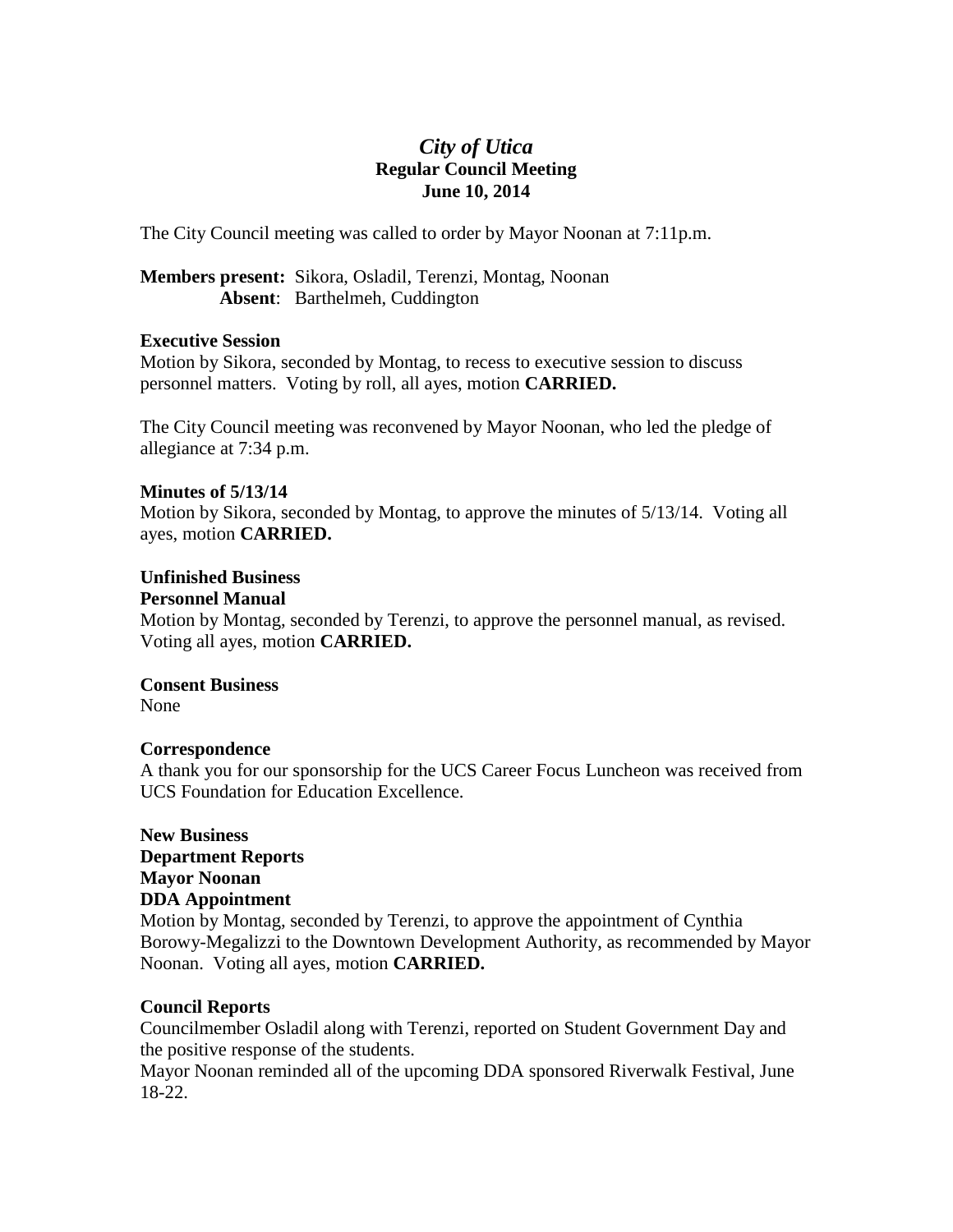**Regular Council Meeting June 10, 2014** Page 2 of 4

# **Assessing- Nancy Strehl, Assessor Utica Townhomes- Property Split/Combine**

Tim Storey, Engineer, was present to request splitting part of parcel 07-35-300-050 and combining it on to 07-35-300-053 for the Utica Townhomes apartments so the project is not on two parcels. The question of whether there is an easement agreement for Utica Park Blvd including the circle arose. Motion by Sikora, seconded by Terenzi, to approve the split/combine, as presented contingent on the property being mowed, debris cleaned up and tax tribunal settled. Voting by roll, all ayes, motion **CARRIED.**

# **Building- Jerry Owczarzak**

No report.

#### **Fire- Kevin Wilseck, Chief AccuMed Contract**

Motion by Sikora, seconded by Terenzi, to approve the renewal of the ambulance billing contract with AccuMed at a .5% reduction. Voting all ayes, motion **CARRIED.**

# **Fire Truck Tire Purchase Request**

Motion by Sikora, seconded by Osladil, to approve the request to purchase new truck tires for fire engine #2 from low bidder, Leslie tire at a cost or \$2593.16 plus alignment cost, as presented. Voting all ayes, motion **CARRIED.**

Chief Wilseck reported that the audit from ISO is now completed and thanked all members who helped with the preparation of the audit.

# **Police- Dave Faber, Chief**

Chief Faber thanked Councilmember Barthelmeh for his help on Shred Day.

# **DPW- Bill Lang, Superintendent**

Bill Lang reported the ITC Tower at the north-west corner of the old packing plant property is almost completed.

# **Treasurer- Philip Paternoster**

# **Budget Amendment Police Vehicles & FY2014**

Motion by Sikora, seconded by Terenzi to approve the budget amendments as follows: General Fund

| Vehicles                                      | 101-301-986-000 | \$105,310 |
|-----------------------------------------------|-----------------|-----------|
| Vehicle Equipment                             | 101-301-983-000 | \$24,880  |
| Trans In – Police Equipment $101-301-695-000$ |                 | \$105,310 |
| Trans In - OWI Enforcement 101-301-695-031    |                 | \$24,880  |
| Liquor Law Enforcement Fund                   |                 |           |
| Vehicles                                      | 212-301-986-000 | \$25,550  |
| Drug Enforcement Fund                         |                 |           |
| Vehicles                                      | 265-301-986-000 | 1,920     |
| Equipment                                     | 265-301-981-000 | \$24,570  |
|                                               |                 |           |

To purchase a new fleet of vehicles together with new equipment to outfit the vehicles.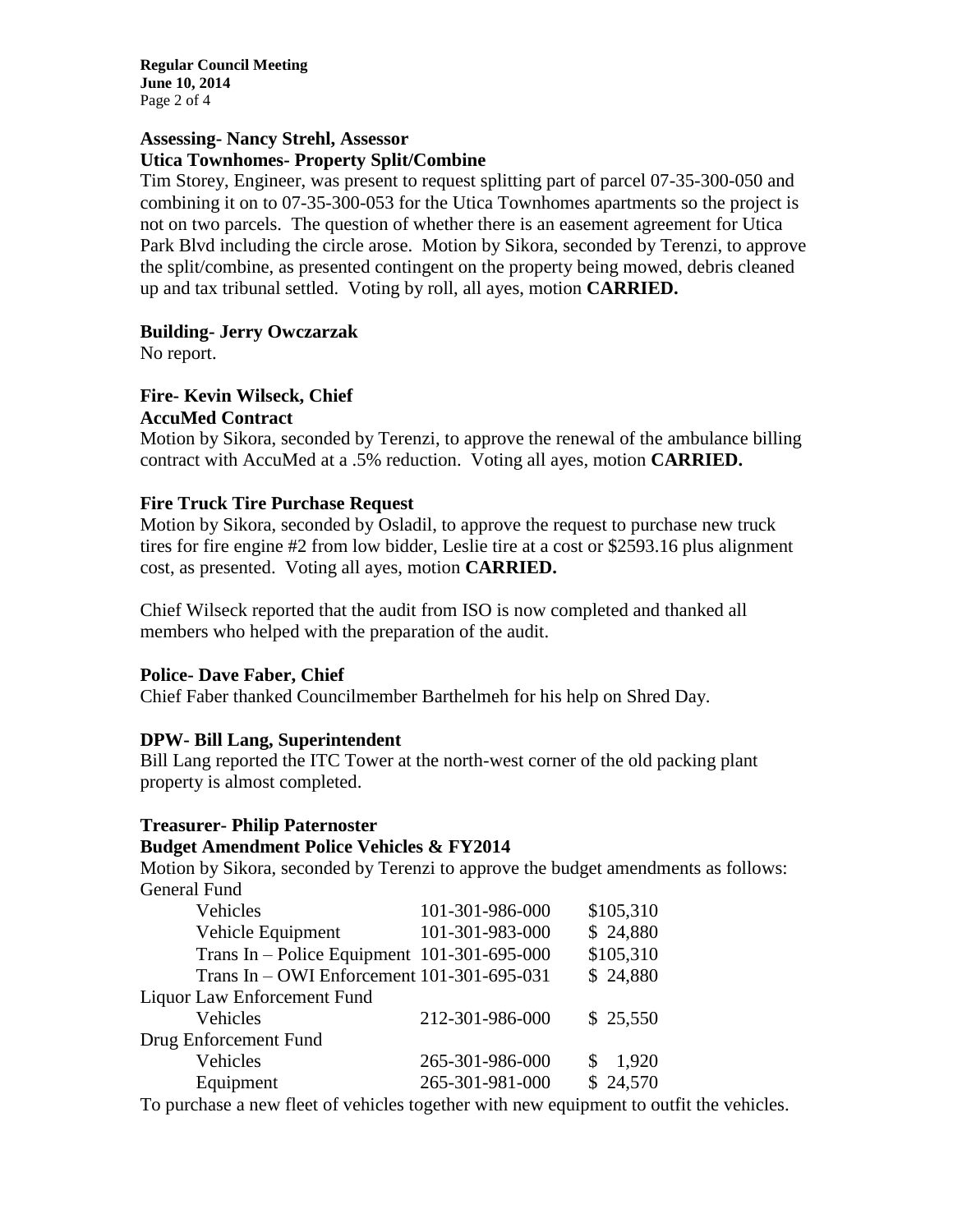| General Fund         |          |                                      |
|----------------------|----------|--------------------------------------|
| <b>City Attorney</b> | \$6,300  | <b>Wages and Benefits</b>            |
| Clerk                | \$10,000 | <b>Benefits</b>                      |
|                      |          | Change in accounting for             |
|                      |          |                                      |
| Ambulance            | \$12,000 | <b>Wages and Benefits</b>            |
| Planning             | \$4,000  | Wages                                |
| Total                | \$48,300 |                                      |
|                      |          | Miscellaneous Administration\$16,000 |

Fund 249 Building Code Enforcement Fund \$10,000 Wages Year end amendments, as requested. Voting by roll, all ayes, motion **CARRIED.**

# **Fiscal Year 2014/15 Budget**

Motion by Terenzi, seconded by Montag, to open the public hearing. Public hearing opened at 8:16 p.m. Voting all ayes, motion **CARRIED.** Phil Paternoster, Treasurer, explained the budget for fiscal year 2014/15. Discussion was held on the Clerk and Fire Department items, reducing both to the prior year amount. As there were no further comments from the public, motion by Sikora, seconded by Osladil, to approve the FY2014/15 Budget, reductions to Clerk and Fire Department items, as discussed. Voting by roll, 4 ayes, one nay (Mayor Noonan), motion **CARRIED.**

Motion by Sikora, seconded by Montag, to adopt the 2015 appropriation ordinance, as presented and to adopt the millage rates:

| General operating    | 17.0870                                           |
|----------------------|---------------------------------------------------|
| <b>Public Safety</b> | 1.7085                                            |
| Public Library       | 0.8542                                            |
| <b>Street Debt</b>   | 3.0256                                            |
|                      | Voting by roll, all ayes, motion <b>CARRIED</b> . |

**Administration- Beth Ricketts, City Clerk**

No Report.

# **Library- Marsha Doege, Director**

**Sick Time Transfer Request**

Motion by Osladil, seconded by Montag, to allow the transfer of up to 200 sick hours. Voting all ayes, motion **CARRIED.**

# **Library Events**

The Library will be having a mini DVD/CD sale upstairs during the River Walk Festival. These are donated or withdrawn DVDs and music CDs that will be selling for as little as \$1.00 each (though some items will be marked higher)!

Summer Reading will begin the week of June 23. Six weeks of reading and prizes for the kids. Call the library at 586-731-4141 for more information.